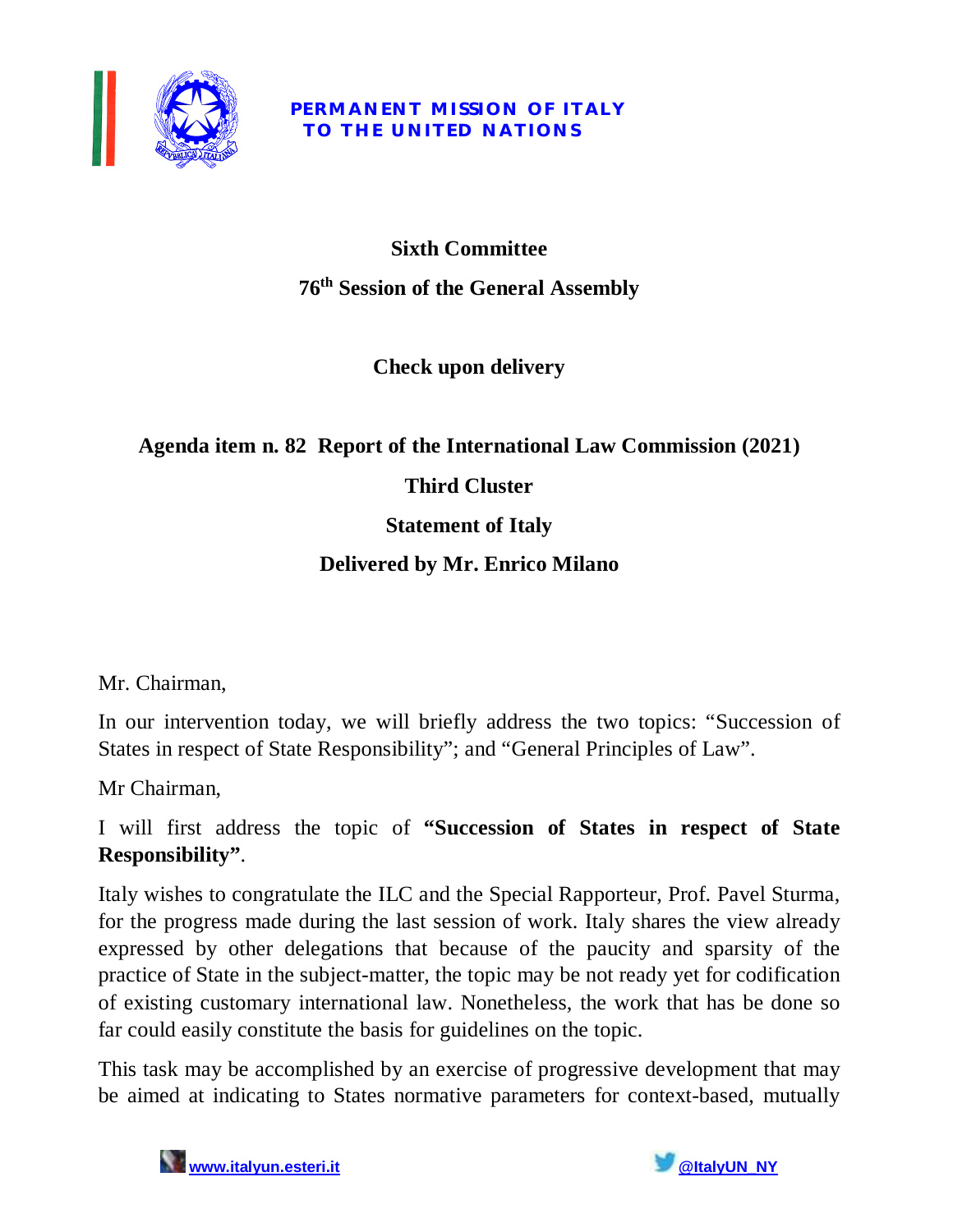agreed solutions, which frequently are the only viable solution to matters of State succession, including in respect of State responsibility. As it happens for all the topics under discussion by the ILC, Italy is of the view that also in this exercise, the distinction between what constitutes existing general international law and the provisions which seek to progressively develop international law, should be clearly signaled. Italy shares the approach adopted by the Special Rapporteur and by the ILC to always consider the work already done by the ILC in both issues, State responsibility for internationally wrongful acts and succession of States, as the principal points of reference in addressing the topic under discussion. This methodology has been followed also during this session and namely in the debate on the draft articles presented by the Special Rapporteur. Moreover, it is commendable that the Special Rapporteur has made reference to State practice in different categories of State succession, in order to identify emerging rules regulating State succession in matters of State responsibility, and to fully take into account the views expressed by States within the Sixth Committee.

Italy would also like to confirm its support for the avoidance of any general, sweeping rule or principle, whether in the sense of the *tabula rasa* principle or in the opposite sense of automatic succession.

Finally, Italy will consider submitting any relevant State practice of its own at a later stage.

#### Mr. Chairman,

I will now briefly turn to the topic of **"General Principles of Law"**.

Italy would like to thank the Special Rapporteur, Mr Marcelo Vázquez Bermúdez, for producing the Second Report, which continued to set out the context of the discussion and provides clear indications as to general principles of law within international practice and doctrine.

Italy takes note of the consolidated view of the Special Rapporteur to consider as basis of the ILC work both general principles of law *in foro domestico* and general principles of law formed within the international legal system. Italy believes that it is essential for the future development of the topic to identify the features of general principles of international law, with due regard to the distinguishing factors from customary international law and from the rules that regulate the latter's formation. Italy concurs to the general understanding by the ILC and member States that the expression "civilized nations" contained in Article 38, paragraph 1 (c), of the Statute